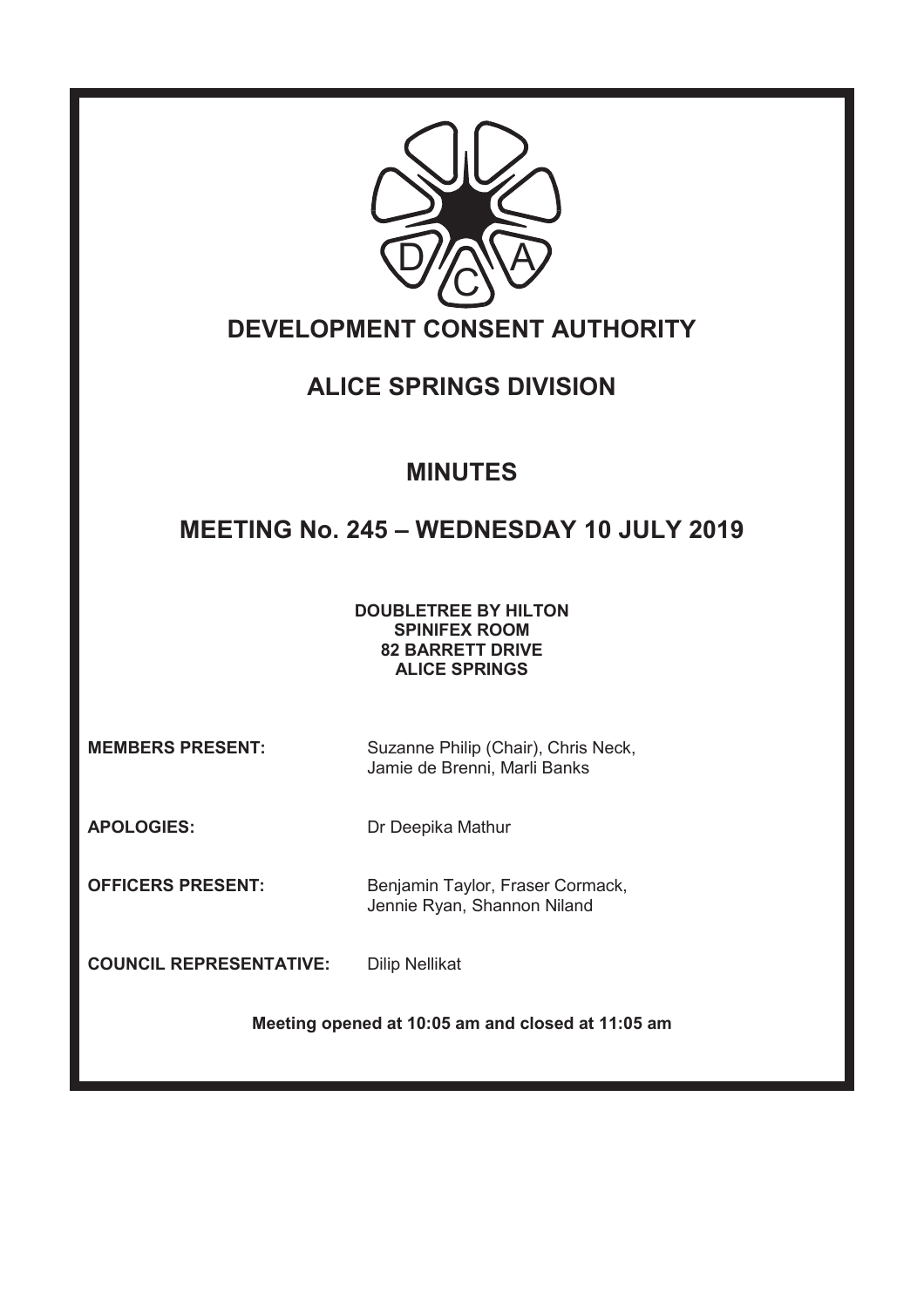**THE MINUTES OF THE EVIDENTIARY STAGE AND THE DELIBERATIVE STAGE ARE RECORDED SEPARATELY. THESE MINUTES RECORD THE DELIBERATIVE STAGE. THE TWO STAGES ARE GENERALLY HELD AT DIFFERENT TIMES DURING THE MEETING AND INVITEES ARE PRESENT FOR THE EVIDENTIARY STAGE ONLY.** 

| <b>ITEM 1</b> | INDEPENDENT UNIT WITHIN A DEFINED FLOOD AREA WITH A FLOOR                      |
|---------------|--------------------------------------------------------------------------------|
|               | AREA IN EXCESS OF 50M <sup>2</sup> . GARAGE AND VERANDAH ADDITIONS TO          |
|               | SINGLE DWELLING WITH REDUCED BUILDING SETBACKS TO FRONT AND                    |
|               | <b>SIDE BOUNDARIES</b>                                                         |
|               | <b>DA2040/0474 LOT 444 20 LINDOAV AVENHE CHRIDD OF EACT CIDE TOWN OF ALICE</b> |

**PA2019/0171 LOT 411, 29 LINDSAY AVENUE, SUBURB OF EAST SIDE, TOWN OF ALICE SPRINGS** 

## **APPLICANT ZONE A PTY LTD**

Douglas Baille and Stuart Chalmers (Zone A Pty Ltd) attended the meeting and spoke further to the application.

Submitter Judith Buckley attended the meeting and spoke further to the submission.

Mr Dilip Nellikat (Alice Springs Town Council) provided a supplementary comment on the application.

**RESOLVED 0066/19**  That, the Development Consent Authority vary the requirements of Clause 7.3 (Building Setbacks of Residential Buildings and Ancillary Structures), Clause 7.3.2 (Distance Between Residential Buildings on One Site) and Clause 7.10.4 (Independent Units) of the Northern Territory Planning Scheme, and pursuant to section 53(a) of the *Planning Act 1999*, consent to the application to develop Lot 411, 29 Lindsay Avenue, Suburb of East Side, Town of Alice Springs for the purpose of an Independent Unit within a defined flood area with a floor area in excess of 50m $^{\rm 2}$  and garage and verandah additions to a single dwelling with reduced building setbacks to front and side boundaries, subject to the following conditions:

# **CONDITIONS**

- 1. The works carried out under this permit shall be in accordance with the drawings endorsed as forming part of this permit.
- 2. The owner of the land must enter into agreements with the relevant authorities for the provision of water supply, sewerage and electricity services to the development shown on the endorsed plans in accordance with the authorities' requirements and relevant legislation at the time. NOTE: no more than one electricity, water and sewer connection to Lot 411 is permitted.
- 3. Any developments on or adjacent to any easements on site shall be carried out to the requirements of the relevant service authority to the satisfaction of the consent authority.
- 4. Any new (or alterations to existing arrangements) to the kerb crossover/s and driveway/s (works within the road reserve/s) to the development approved by this permit are to meet the technical standards of the Alice Springs Town Council, to the satisfaction of the consent authority.
- 5. No fence, hedge, tree or other obstruction exceeding a height of 0.6m is to be planted or erected so that it would obscure sight lines at the junction of the driveway and the public street. This condition is to the satisfaction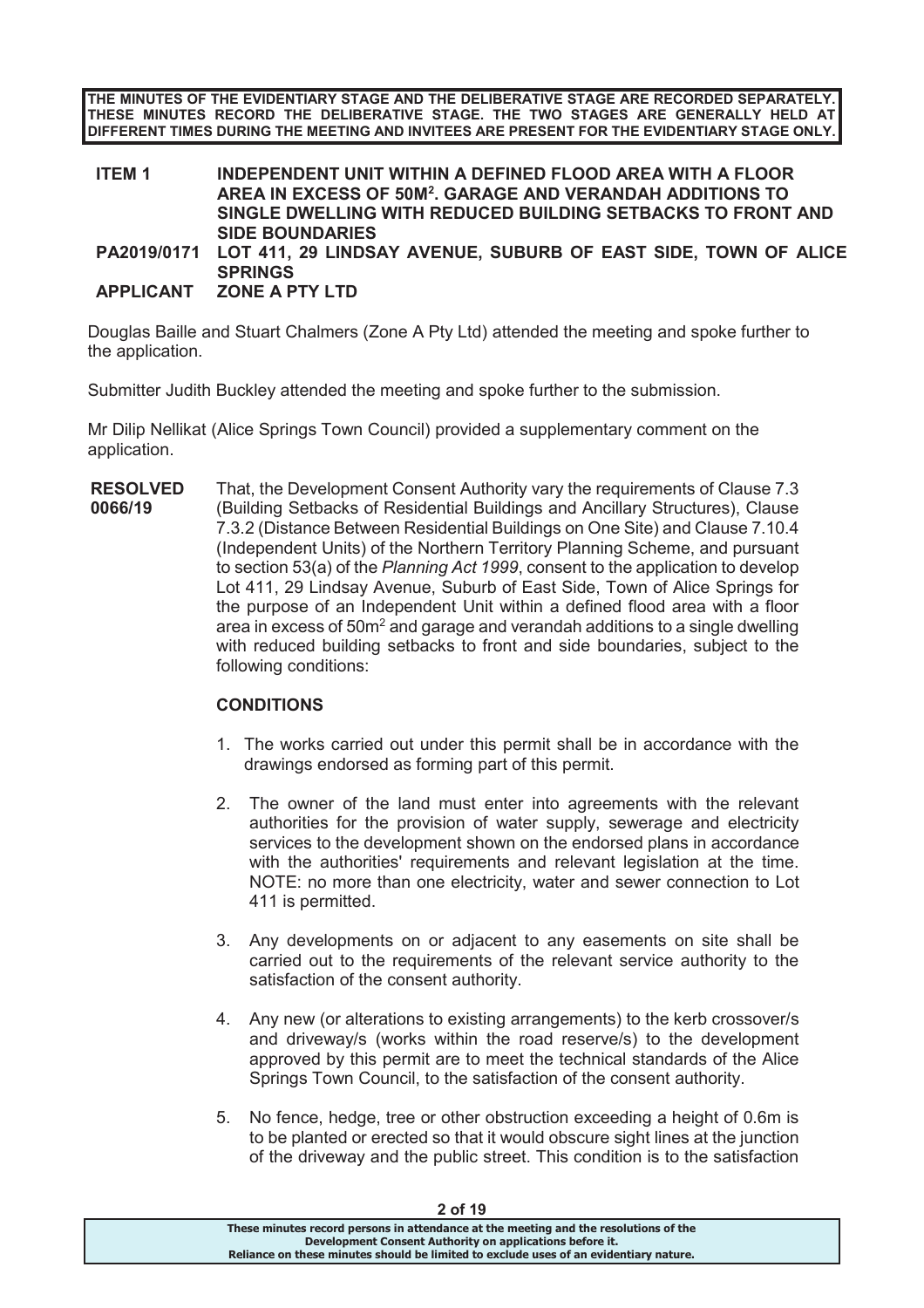of the consent authority on technical advice from the Alice Springs Town Council.

- 6. Storm water is to be collected and contained within the site or discharged into the drainage network to the technical standards of and at no cost to Alice Springs Town Council to the satisfaction of the consent authority.
- 7. The finished floor levels of "habitable rooms" of the "independent unit" shall be no lower than 577.3 metres Australian Height Datum (AHD). The developer shall demonstrate compliance with this condition by providing "as constructed" finished floor levels (certified by a Licensed Surveyor) for the independent unit. Levels should be provided for a minimum of 2 points on the finished floor of the independent unit. This condition is to the satisfaction of the Development Consent Authority.
- 8. The car parking spaces shown on the endorsed plans must be available at all times for the use of the occupants of the development and their visitors.

### NOTES:

- 1. This development permit does not grant "building approval" for the proposed demolition of existing buildings and proposed new development works. The Building Code of Australia requires that certain structures within 900mm of a boundary meets minimum fire resistance level requirements and you are advised to contact a registered private Building Certifier to ensure that you have attained all necessary approvals before commencing construction works.
- 2. Prior to applying for building approval, it is recommended that the land owner / developer considers engaging the services of a Licensed Surveyor to carry out a boundary identification survey to identify where the true boundaries of the site are in relation to existing and proposed fences and buildings on the land. This information could then be used for the purposes of section 6 of the *Building Regulations 1993*.
- 3. The Department of Environment and Natural Resources advises that construction work should be conducted in accordance with the Northern Territory Environment Protection Authority's Noise Guidelines for Development Sites. The guidelines specify that on-site construction activities are restricted to between 7am and 7pm Monday to Saturday and 9am to 6pm Sunday and Public Holidays. For construction activities outside these hours refer to the guidelines for further information.
- 4. A "Permit to Work Within a Road Reserve" will be required from Alice Springs Town Council for works with the Palm Circuit road reserve, or similar from the Department of Infrastructure, Planning and Logistics in respect to Lot 8164 (Crown land), before commencement of any work within or adjacent to respective lands.
- 5. The Power and Water Corporation advises that the Water and Sewer Services Development Section (waterdevelopment@powerwater.com.au) and Power Network Engineering Section (powerconnections@powerwater.com.au) should be contacted via email a minimum of 1 month prior to construction works commencing in order to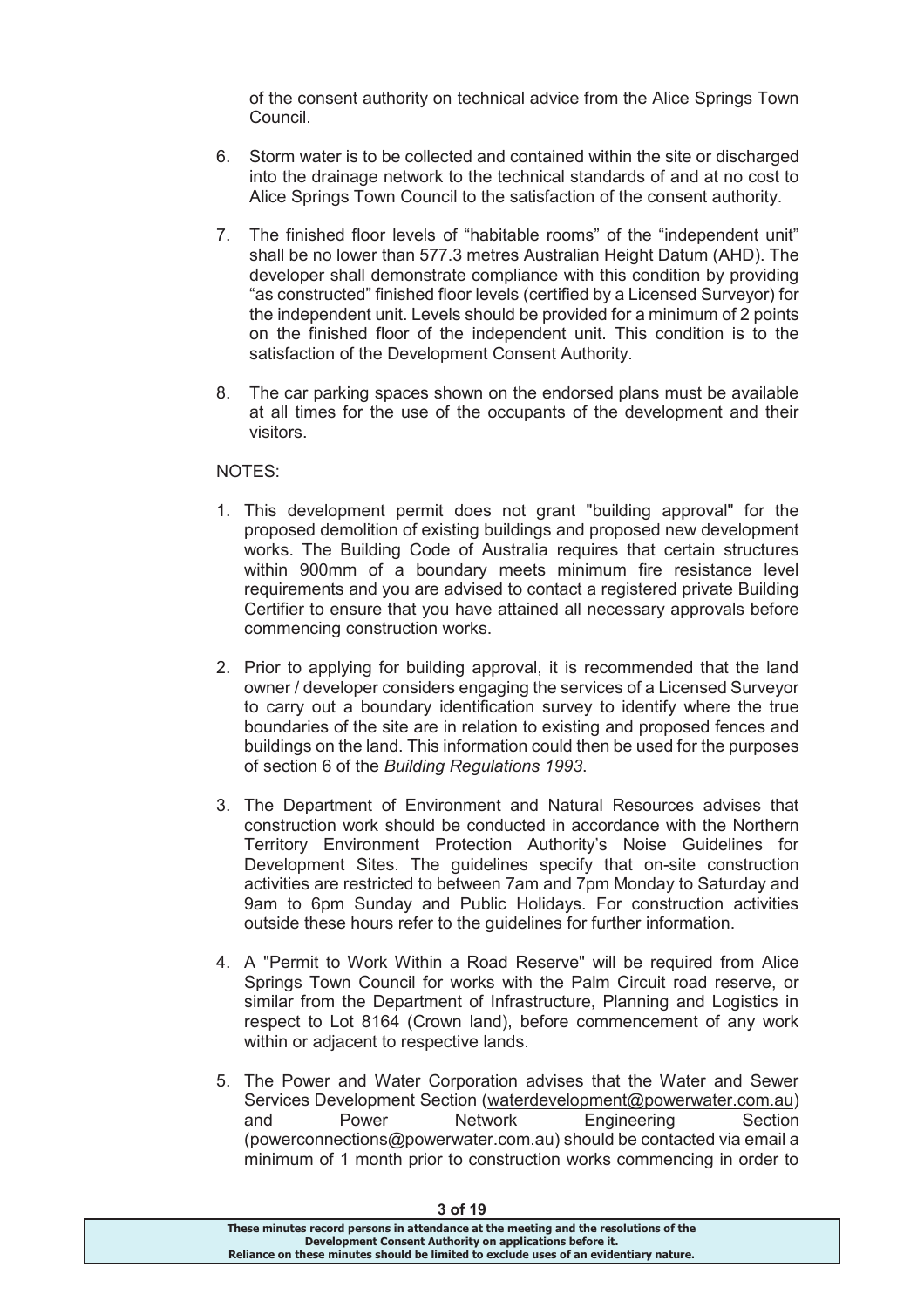determine the Corporation's servicing requirements, and the need for upgrading of on-site and/or surrounding infrastructure.

- 6. Professional advice regarding implementation of soil erosion control and dust control measures that could be employed throughout the construction phase of the development are available from Department of Environment and Natural Resources.
- 7. Any proposed works which fall within the scope of the *Construction Industry Long Service Leave and Benefits Act 2005* must be notified to NT Build by lodgement of the required Project Notification Form. Payment of any levy must be made prior to the commencement of any construction activity. NT Build should be contacted via email (info@ntbuild.com.au) or by phone on 08 89364070 to determine if the proposed works are subject to the Act.
- 8. This permit will expire if one of the following circumstances applies:
	- (a) the development *and use is/are* not started within *two* years of the date of this permit; or
	- (b) the development is not completed within *four* years of the date of this permit.

The consent authority may extend the periods referred to if a request is made in writing before the permit expires.

## **REASONS**

- 1. Pursuant to section 51(a) of the *Planning Act 1999*, in considering a development application, the Development Consent Authority must take into account any planning scheme that applies to the land to which the application relates. The independent unit and additions to the single dwelling are considered to be consistent with the form of development reasonably expected within Zone SD (Single Dwelling Residential) of the NT Planning Scheme and the mixed built form and character of existing developments within the wider Lindsay Avenue locality.
- 2. The subject site is identified on current flood mapping as being liable to inundation in a 1% AEP Defined Flood Event. Habitable rooms of the new independent unit and extension to the single dwelling will be built 300mm above the modelled flood height without the need for filling the site. The development is therefore considered to be consistent with the purpose and performance criteria of Clause 6.14 (Land Subject to Flooding and Storm Surge) of the NT Planning Scheme.
- 3. A variation is granted to the primary street and side (north) boundary setback requirements of Clause 7.3 (Building Setback of Residential Buildings and Ancillary Structures) of the Northern Territory Planning Scheme as:
	- · The location of the proposed garage on the site is level, currently a gravel surface and the reduced building setback distance (to the street and side boundary) enables convenient access between the garage and the single dwelling and independent unit;
	- the position of the structure on the site and associated reduced building setback distances will enable:
		- retention of the existing kerb crossover and vehicle access to the site;
		- sufficient fire separation from the single dwelling and garage;

| 4 of 19                                                                                                                                                                                                                                   |  |
|-------------------------------------------------------------------------------------------------------------------------------------------------------------------------------------------------------------------------------------------|--|
| These minutes record persons in attendance at the meeting and the resolutions of the<br>Development Consent Authority on applications before it.<br>Reliance on these minutes should be limited to exclude uses of an evidentiary nature. |  |
|                                                                                                                                                                                                                                           |  |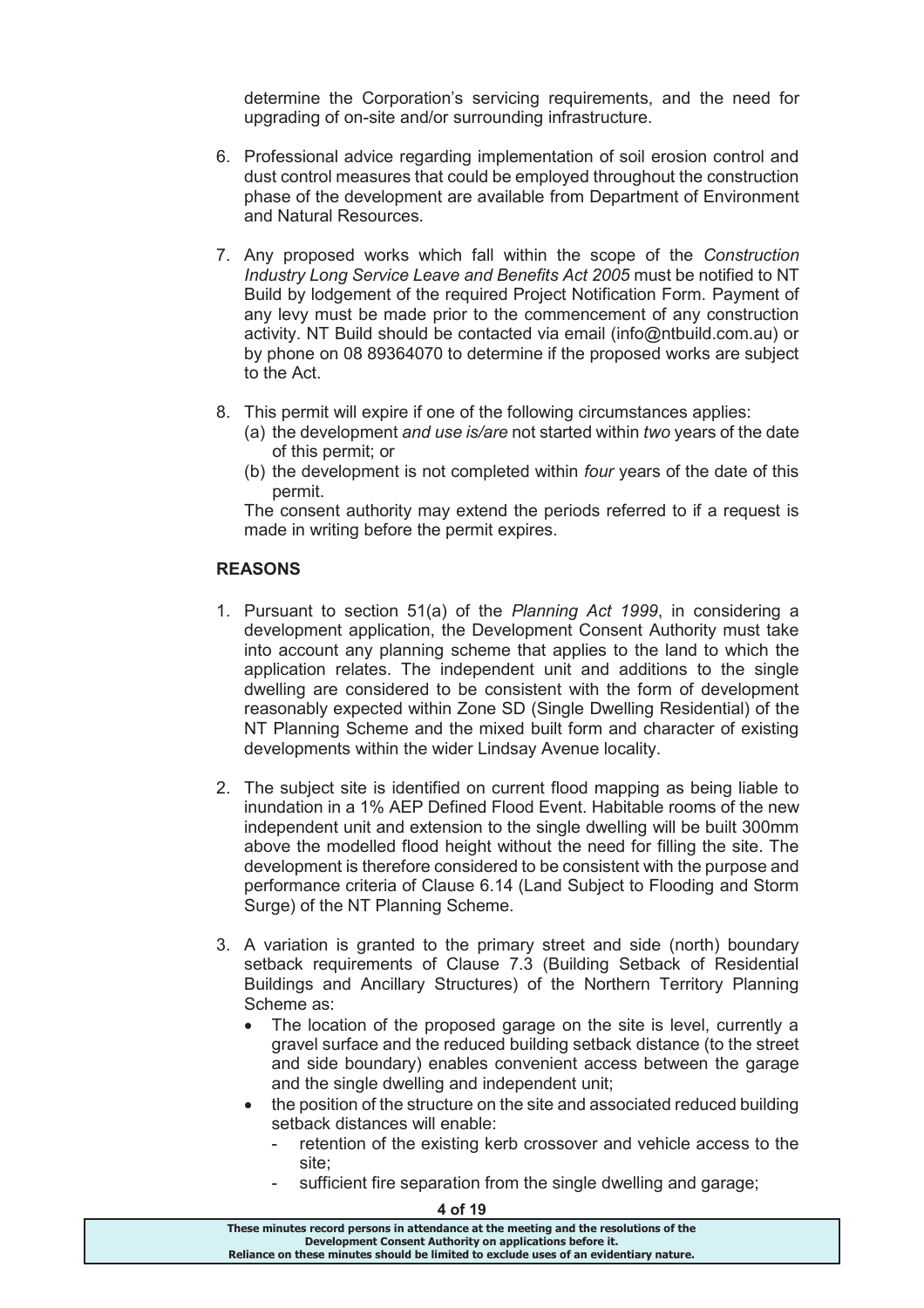- access (for pedestrians, domestic machinery, deliveries etc) to the rear yard of the site and proposed independent unit to be maintained
- The footprint of the single dwelling (and associated extensions), position of the existing driveway, established landscaping within the rear yard are site constraints that limit design options;
- · the garage is of a height and roof pitch compatible with the existing single dwelling and has no windows to the northern side and is therefore not expected to have any adverse privacy impact on adjoining properties;
- the road reserve in front of the site is 18.3m wide and the site is opposite an area of public open space (Lot 425) this separation from other properties combined with established landscaping within the road reserve will minimise the visual bulk of the garage;
- the selected dimensions of the garage allow for two vehicles be parked side by side within the structure and associated clearance distances;
- the zero side setback of the structure to the north boundary will be integrated (colour and building materials) with a new 1.8m high wall to be constructed along that boundary;
- landscaping both on the site and adjacent properties is expected to assist with screening the structure from adjacent dwellings and the streetscape;
- there were no store rooms located within the floor layout of the existing dwelling and the garage will provide additional storage space for bicycles, camping equipment and other household items owned by the residents of the dwelling.
- The verandah is an open sided structure and will be partly screened by a solid wall. The non-compliant building setback relates to one support column;
- the proposed garage location is adjacent to an undeveloped area of the adjoining lot (driveway / landscaped area of a single dwelling development on Lot 412) and is not expected to cause any undue overlooking or building massing on account of the reduced building setbacks.

In accordance with Clause 2.5 (Exercise of Discretion by the Consent Authority) of the NT Planning Scheme, the aforementioned design features and site conditions are considered to be sufficient special circumstances and justify the granting of variations to Clause 7.3 of the Scheme.

- 4. A variation to the maximum floor area limitation set out in sub-clause 2(b)(i) of Clause 7.10.4 (Independent Units) of the NT Planning Scheme is supported, as having regard to sub-clause 5 of Clause 7.10.4, the proposed development and use of the independent unit as detailed in the application is not expected to result in any significant impact on the amenity of adjoining or nearby properties in terms of noise, privacy or visual impacts and is appropriate to the site.
- 5. Pursuant to section 51(b) of the *Planning Act 1999*, in considering a development application, the Development Consent Authority must take into account any proposed amendments to such a planning scheme:

(i) that have been or are on exhibition under Part 2, Division 3;

(ii) in respect of which a decision has not been made under Part 2, Division 5; and

(iii) that are relevant to the development proposed in the development application;

| 501 IS                                                                                |  |
|---------------------------------------------------------------------------------------|--|
| These minutes record persons in attendance at the meeting and the resolutions of the  |  |
| Development Consent Authority on applications before it.                              |  |
| Reliance on these minutes should be limited to exclude uses of an evidentiary nature. |  |
|                                                                                       |  |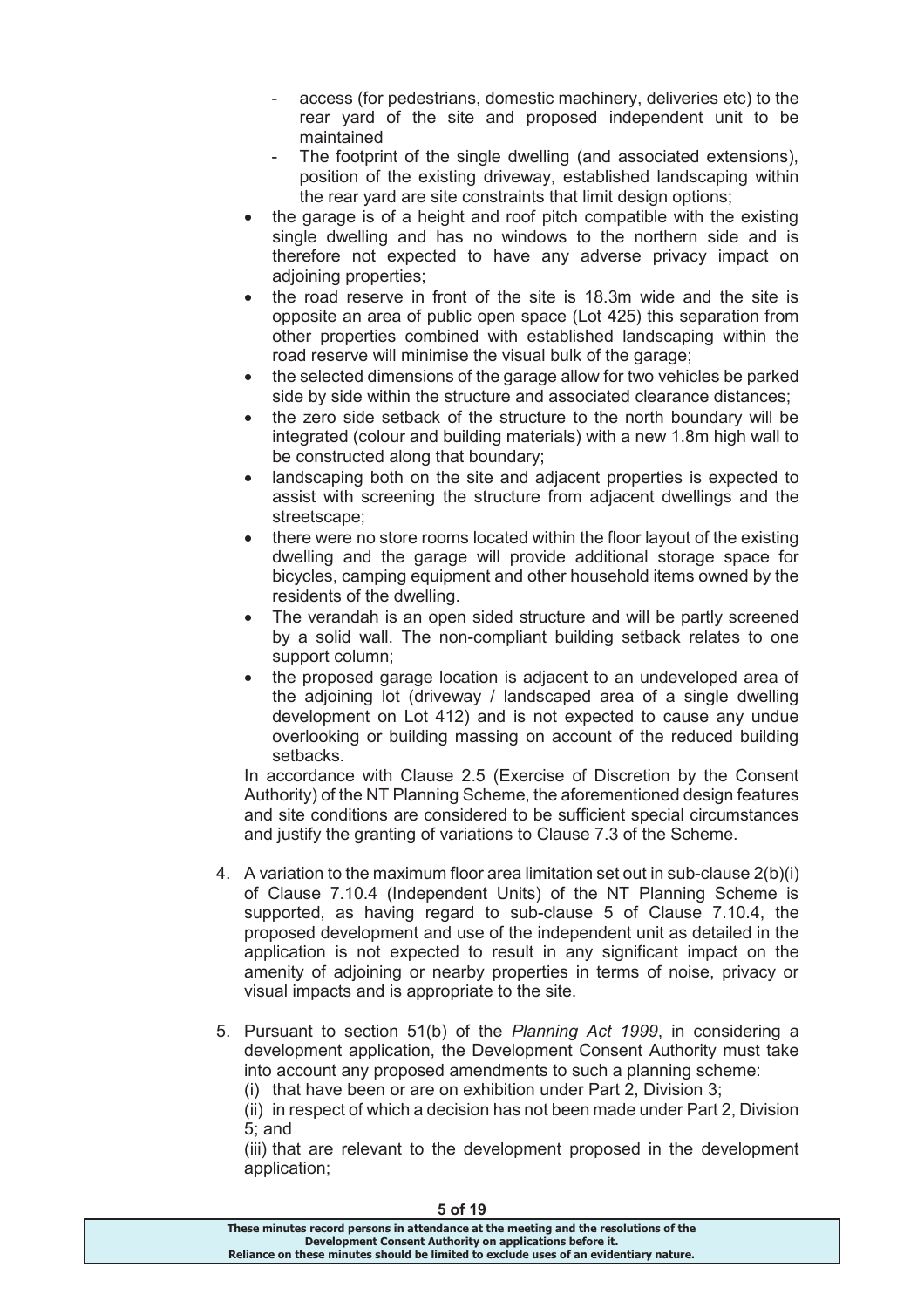Pursuant to section 27 of the *Planning Act 1999*, proposed Planning Scheme Amendment PA2017/0203 was on public exhibition from 31 May 2019 to 28 June 2019. PA2017/0203 seeks to amend Clause 7.5 (Private Open Space) of the NT Planning Scheme to clarify the purpose of the clause and introduce greater design flexibility for single dwellings on small lots.

An assessment of the development application against the proposed amendments to Clause 7.5 (Private Open Space) of the NT Planning Scheme is identified that the private open space arrangements proposed within the development application will be able to comply with the minimum dimension, area, surface treatment and "open to the sky" criteria proposed within PA2017/0203.

- 6. Pursuant to section 51(e) of the *Planning Act 1999*, in considering a development application, the Development Consent Authority must take into account any submissions made under section 49, and any evidence or information received under section 50, in relation to the development application. One public submission was received during the exhibition period under Section 49 of the *Planning Act 1999* with respect to the proposal. In considering the application, the authority has taken into account the information contained in the application, written submission, assessment against section 51 *Planning Act 1999* matters and the evidence given at the 10/07/2019 Development Consent Authority hearing by the applicant and submitter. The Authority noted the submitter's concerns about the disruption caused by the early start of construction works and recommended that appropriate notice be given to neighbouring residents if any future early morning works are necessary.
- 7. Pursuant to section 51(j) of the *Planning Act 1999*, in considering a development application, the Development Consent Authority must take into account the capability of the land to which the proposed development relates to support the proposed development and the effect of the development on the land and on other land, the physical characteristics of which may be affected by the development. The land is reasonably flat and identified as being liable to inundation in a 1% AEP Defined Flood Event, however, finished floor levels of "habitable rooms" will be built above flood level without the need for substantial fill. The surrounding area has been developed for residential purposes and a single dwelling has been established on the site for over 50 years. As such, the land is considered capable of supporting the proposed development. The Department of Environment and Natural Resources have not identified any concerns with the proposal.
- 8. Pursuant to section 51(m) of the *Planning Act 1999*, in considering a development application, the Development Consent Authority must take into account the public utilities or infrastructure provided in the area in which the land is situated, the requirement for public facilities and services to be connected to the land and the requirement, if any, for those facilities, infrastructure or land to be provided by the developer for that purpose. The advisory notes and conditions of approval are intended to assist in ensuring service authority interests are duly recognised in terms of works within and affecting the road reserves, vehicle access, storm water drainage, electricity, sewerage and water services that apply to the development of an independent unit and extensions to a single dwelling of the land.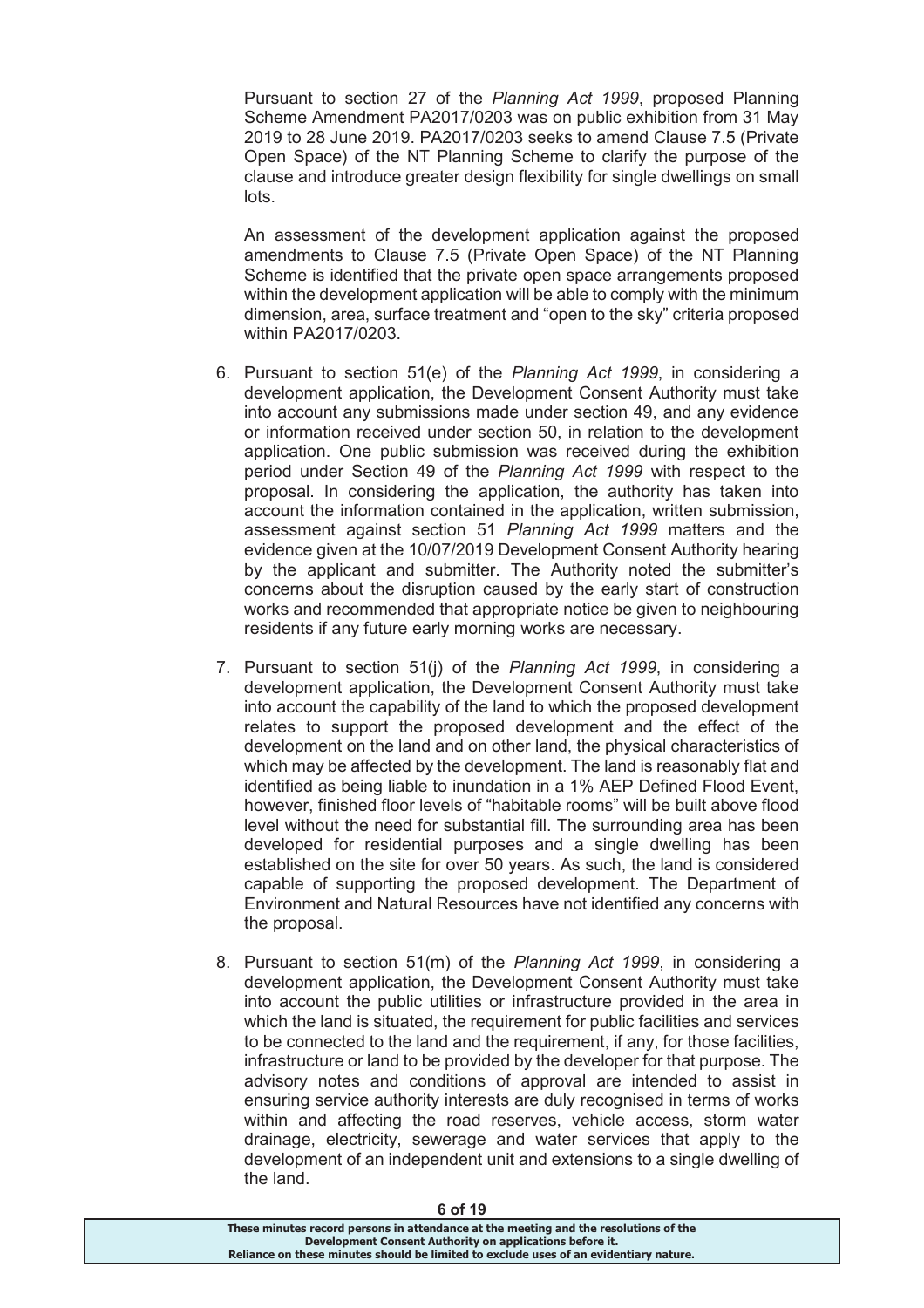- 9. Pursuant to section 51(n) of the *Planning Act 1999*, in considering a development application, the Development Consent Authority must take into account the potential impact on the existing and future amenity of the area in which the land is situated:
	- the development is considered appropriate to the site and locality, and the design of the structures (height, roof pitch, colours, blockwork building materials) combined with existing landscaping and proposed fencing upgrades on the site are expected to limit the impact on the surrounding area;
	- the position of the proposed garage is opposite an area of public open space (Lot 425) and will abut driveway and landscaped area on adjacent Lot 412 (the northern side neighbour). No windows will face this boundary and the garage and fence upgrades will improve privacy for users of the front yard of Lot 412 in terms of visual screening;
	- No loss of amenity to the street or adjoining lots is expected on account of the reduced building setbacks.
- 10. Pursuant to section 51(r) of the *Planning Act 1999*, in considering a development application, the Development Consent Authority must take into account any potential impact on natural, social, cultural or heritage values, including, for example, the heritage significance of a heritage place or object under the *Heritage Act 2011*. The subject site has no declared heritage value, however, there are registered sacred sites within Lot 8164 (abutting Crown land) and an advisory note is included to recommend that the developer consult the Aboriginal Areas Protection Authority prior to undertaking any works at the rear of the subject site.
- **ACTION:** DAS to prepare a Notice of Determination

## **ITEM 2 UNIT TITLE SCHEMES SUBDIVISION TO CREATE 2 UNITS AND COMMON PROPERTY PA2019/0186 LOT 7516 (21) HEIDENREICH COURT, SUBURB OF LARAPINTA, TOWN OF ALICE SPRINGS APPLICANT EARL JAMES AND ASSOCIATES**

Brian Blakeman (Brian Blakeman Surveys) standing in for applicant Kevin Dodd (Earl James & Associates) and Matt Boaz (land owner) attended the meeting and spoke further to the application.

- **RESOLVED 0067/19**  That, pursuant to section 46(4)(b) of the *Planning Act 1999*, the Development Consent Authority defer consideration of the application to develop Lot 7516 (21) Heidenreich Court, Suburb of Larapinta, Town of Alice Springs for the purpose of a unit title schemes subdivision to create 2 units and common property to require the applicant to provide the following additional information that the Authority considers necessary in order to enable the proper consideration of the application:
	- (a) documentary evidence to verify that the development and use of the land as multiple dwellings (2 x 3 bedroom multiple dwellings in a single storey building) is a lawfully established use and development (as provided for in sections 33 and 34 of the *Planning Act 1999*); **or**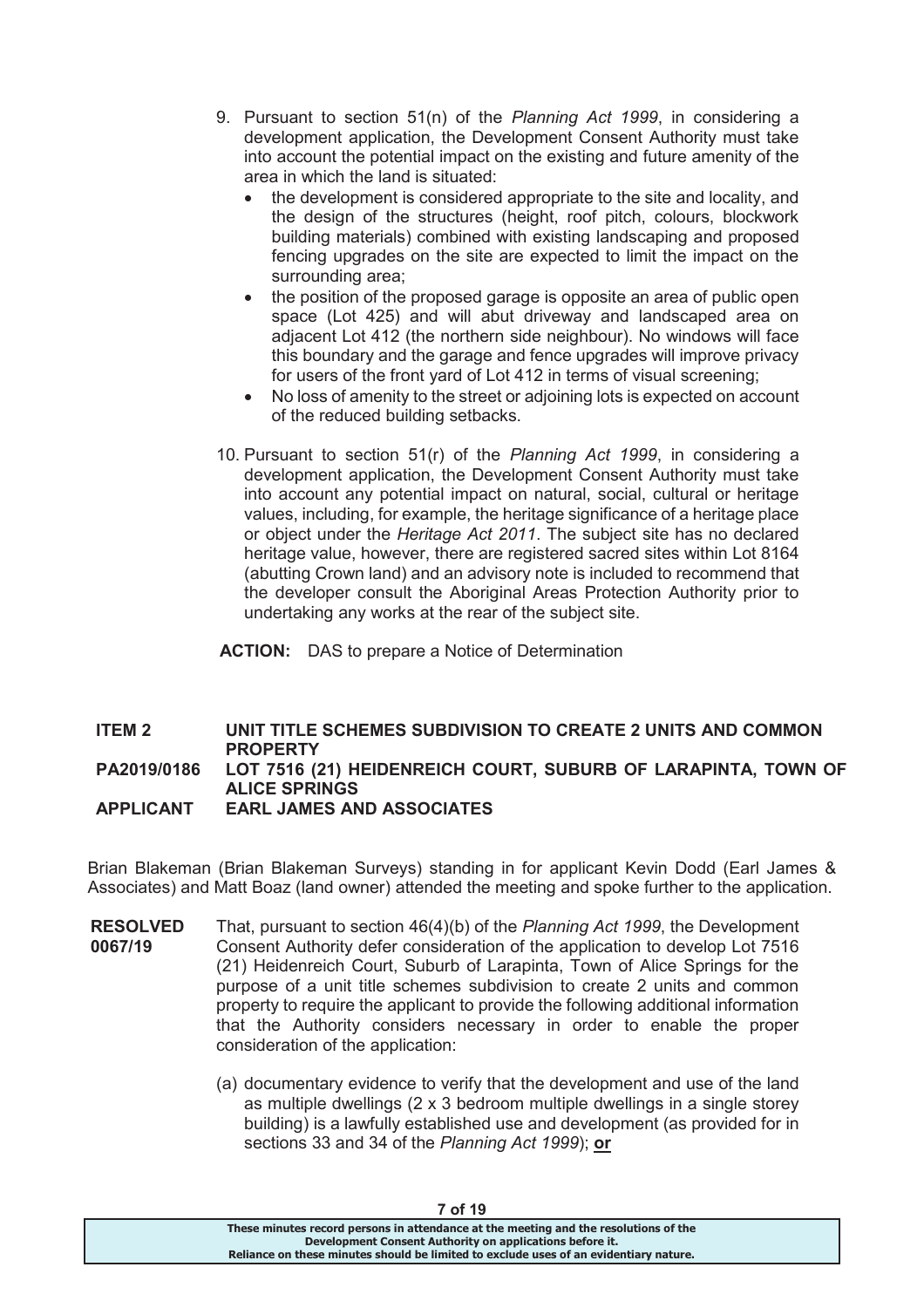(b) the applicant or land owner obtaining consent for the multiple dwelling development and use of the land (i.e: pursuant to section 38 or 30 of the *Planning Act 1999*).

### **REASON**

1. Pursuant to section 51(a) of the *Planning Act 1999*, in considering a development application, the Development Consent Authority must take into account any planning scheme that applies to the land to which the application relates.

Pursuant to sub-clause 3 of Clause 11.1.5 (Subdivision for the Purposes of a Unit Title Scheme) - *a lawfully established use or development on a lot may be subdivided to create a unit title scheme only if the use or development has been upgraded to meet the performance criteria within Part 4 of the planning scheme that apply to the use or development of the land. If it is not possible to meet the criteria the consent authority must be satisfied that the proposed upgrading is the only practicable design solution.*

The land is zoned SD (Single Dwelling Residential) under the NT Planning Scheme and "multiple dwellings" are a prohibited use in the zone. The submitted application for unit title schemes subdivision to create 2 units and common property does not demonstrate that existing use rights under Part 4 the *Planning Act 1999* apply to the 'multiple dwelling' development of the land and the Development Consent Authority requires evidence of such rights (i.e: that the use was lawfully established as outlined in Part 4, Division 1 of the *Planning Act 1999*) before granting consent to the application.

- **RESOLVED 0068/19**  That, pursuant to section 86 of the *Planning Act 1999*, the Development Consent Authority delegates to the Chair, the power under section 53 of the Act to determine the application to develop Lot 7516 (21) Heidenreich Court, Suburb of Larapinta, Town of Alice Springs for the purpose of a unit title schemes subdivision to create 2 units and common property including with respect to interpreting the response to the provisions of sub-clause 3 of Clause 11.1.5 (Subdivision for the Purposes of a Unit Titles Scheme) of the NT Planning Scheme, subject to:
	- (a) the delegate of the Authority being satisfied that existing use rights under Part 4 of the *Planning Act 1999* apply to the development and use of the land as multiple dwellings (2 x 3 bedroom multiple dwellings in a single storey building) having considered any documentation submitted by the applicant in response to resolution 0067/19; and
	- (b) pursuant to section 55 of the *Planning Act 1999*, further subject to relevant permit conditions at the discretion of the delegate.

## **REASON**

1. The Development Consent Authority envisages approving the development application subject to the Authority being provided with evidence demonstrating that the multiple dwelling development and use of the land was lawfully established in terms of matters set out in Part 4 of the *Planning Act 1999*. Otherwise, the Authority does not have the power under the *Planning Act 1999* and sub-clause 3 of Clause 11.1.5 (Subdivision for the Purposes of a Unit Titles Scheme) of the NT Planning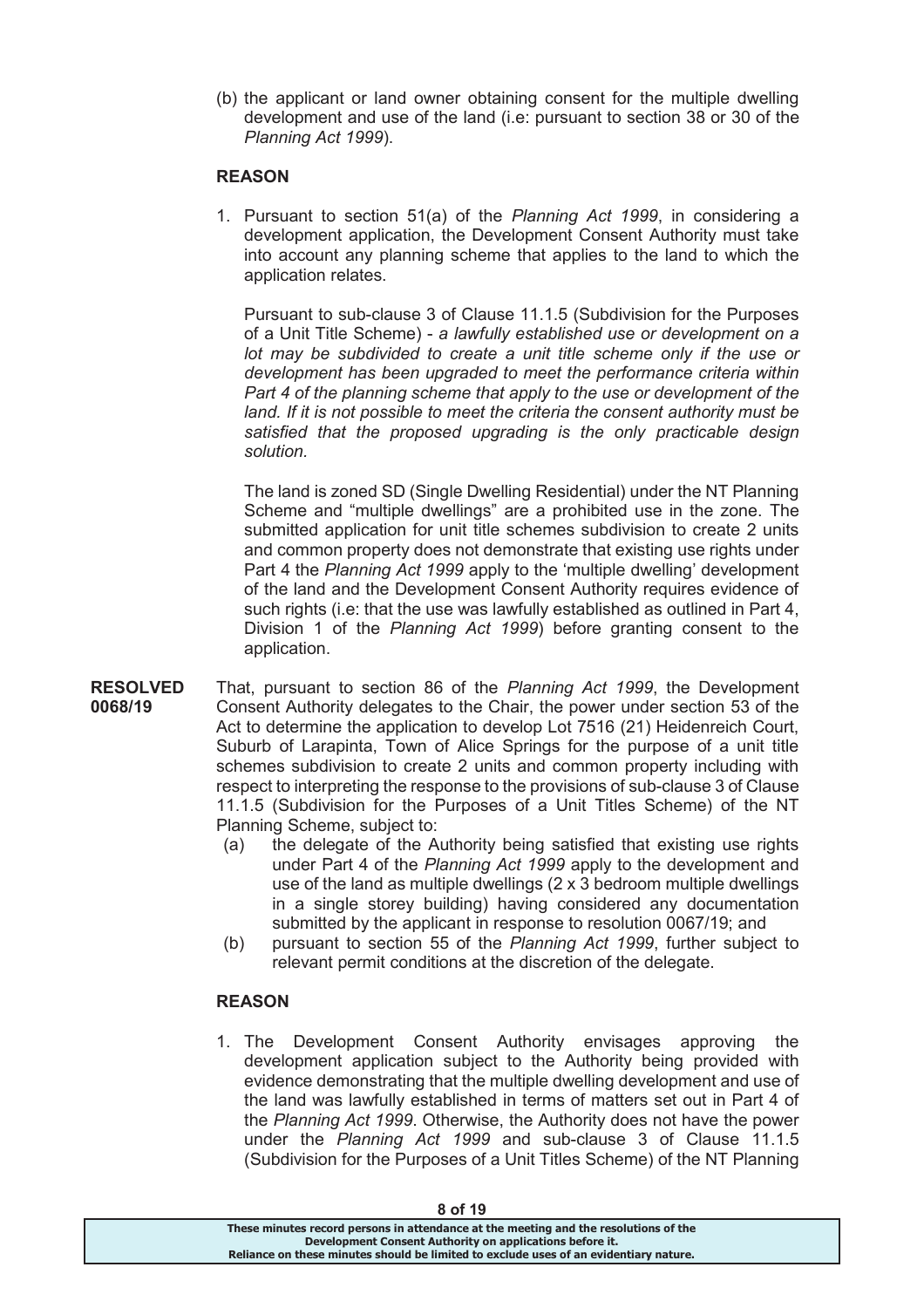Scheme to grant consent if it cannot be demonstrated that the multiple dwelling development and use was lawfully established.

- **ACTION:** Development Assessment Services to prepare a letter of deferral
- **ITEM 3 2 X DEVELOPMENT APPLICATIONS LODGED IN PARALLEL:** 
	- **1. CHANGE OF USE FROM "MOTEL" TO 21 X 1 BEDROOM AND 40 X 2 BEDROOM MULTIPLE DWELLINGS IN A TWO STOREY BUILDING INCLUDING ALTERATIONS AND ADDITIONS TO BUILDINGS, CAR PARKING AREAS, LANDSCAPING, PRIVATE AND COMMUNAL OPEN SPACE**
	- **2. SUBDIVISION FOR THE PURPOSE OF A UNIT TITLE SCHEME (61 UNITS AND COMMON PROPERTY AREA)**
- **PA2019/0164 LOT 8971, 46 STEPHENS ROAD, SUBURB OF MOUNT JOHNS, TOWN OF ALICE SPRINGS**

### **APPLICANT: SONDOTE PTY LTD (TANGENTYERE DESIGN)**

Applicant Andrew Broffman (Sondote Pty Ltd) and Karen Johnson, representing the owners, attended the meeting and spoke further the application.

Alice Springs Town Council provided a supplementary comment on the application.

**RESOLVED 0069/19**  That, the Development Consent Authority vary the requirements of Clause 7.3 (Building Setbacks of Residential Buildings and Ancillary Structures) of the NT Planning Scheme, and pursuant to section 53(b) of the *Planning Act 1999*, alter the proposed development and consent to the proposed development as altered to develop Lot 8971, 46 Stephens Road, Suburb of Mount Johns, Town of Alice Springs for the purpose of change of use from 'motel' to 21  $\times$  1 bedroom and 40  $\times$  2 bedroom multiple dwellings in a two storey building in three stages including alterations and additions to buildings, car parking areas, landscaping, private and communal open space, subject to the following conditions:

## **CONDITIONS PRECEDENT**

- 1. Prior to the endorsement of plans and prior to the commencement of works, a schematic plan demonstrating the on-site collection of stormwater and its discharge into the Department of Infrastructure Planning and Logistics' and Alice Springs Town Council's (as the case may be) stormwater drainage system shall be submitted to and approved by the Transport and Civil Services Division (Department of Infrastructure Planning and Logistics) and/or the Alice Springs Town Council (as the case may be), to the satisfaction of the consent authority. The plan shall include details of site levels and stormwater drain connection point/s. The plan shall also indicate how stormwater will be collected on the site and connected to NT Government and/or Alice Springs Town Council's system(s).
- 2. Prior to the endorsement of plans and prior to commencement of works (including site preparation), amended plans to the satisfaction of the consent authority must be submitted to and approved by the consent authority. When approved, the plans will be endorsed and will then form part of the permit. The plans must be drawn to scale with dimensions and two copies must be provided.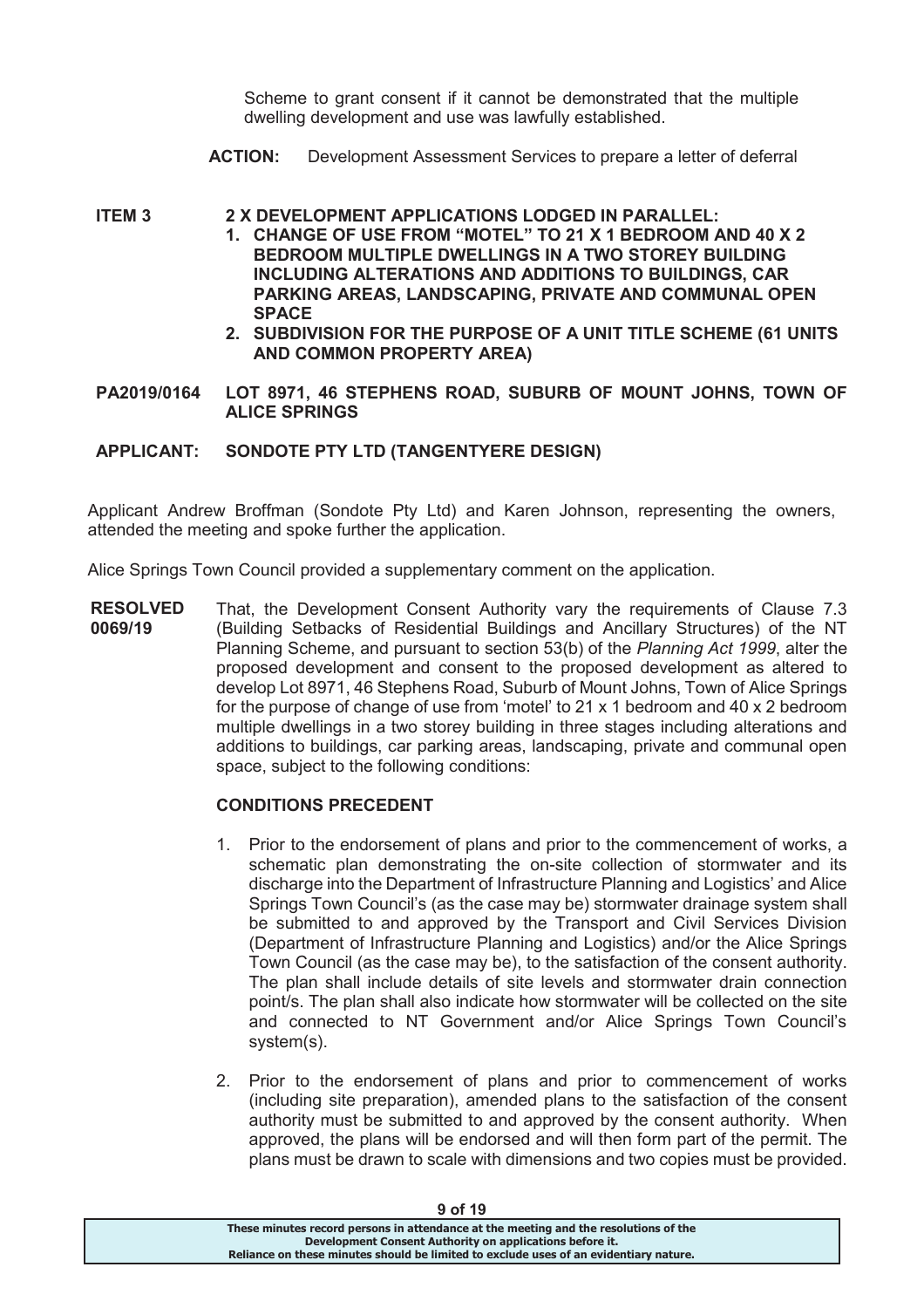The plans must be generally in accordance with the plans submitted with the application but modified to show:

- (a) All elevations of buildings, indicating finished floor levels, existing and finished ground levels, locations of doors and windows and external finishes (including roofs of garages).
- (b) Details of fencing/retaining walls to the east, west and south boundaries of the site (heights above ground level and materials shown on the site plan of proposed works)
- (c) Fencing details to ground level private open space areas of each dwelling that comply with sub-clause 4 of Clause 7.5 (Private open Space) of the NT Planning Scheme;
- (d) details of lighting within common property areas responding to the objectives and guidelines contained in the Community Safety Design Guide (April 2010)
- (e) Indicative locations of air conditioning units and associated screening;
- (f) Any alterations required to the building/s to achieve compliance with section 51(q) of the *Planning Act 1999* (eg: access for persons with disabilities, upgrades to the structural integrity and fire safety)
- (g) the locations and dimensions of proposed electricity and water meter arrangements.
- (h) Details of proposed staging of works (stage boundaries shown on drawings).
- 3. Prior to the endorsement of plans and prior to the commencement of works (including site preparation), a landscape plan to the satisfaction of the consent authority must be submitted to and approved by the consent authority. When approved, the plan will be endorsed and will then form part of the permit. The landscaping plan must be generally in accordance with the landscape concept plan (DA03 dated 29/05/2019 prepared by Tangentyere Design) and must be updated to include:
	- (a) any development changes made in response to Conditions Precedent 1 and 2;
	- (b) a planting schedule of all proposed trees, shrubs and ground covers, including botanical names, common names, sizes at maturity, and quantities of each plant;
	- (c) surface treatments to ground level private open space areas;
	- (d) irrigation arrangements to planted areas.
	- All species selected must be to the satisfaction of the consent authority.

# **GENERAL CONDITIONS**

- 4. The works carried out under this permit shall be in accordance with the drawings endorsed as forming part of this permit.
- 5. The development must proceed in the order of stages as shown on the endorsed plans unless otherwise agreed in writing by the consent authority.
- 6. Prior to a Certificate of Compliance (section 65 of the *Planning Act 1999*) being issued for a stage or multiple stages, written clearances from service authorities for the stage/s must be provided, to the satisfaction of the consent authority.
- 7. All existing and proposed easements and sites for existing and required utility services must be vested in the relevant authority for which the easement or site is to be created.
- 8. Any developments on or adjacent to any easements on site shall be carried out to the requirements of the relevant service authority to the satisfaction of the consent authority.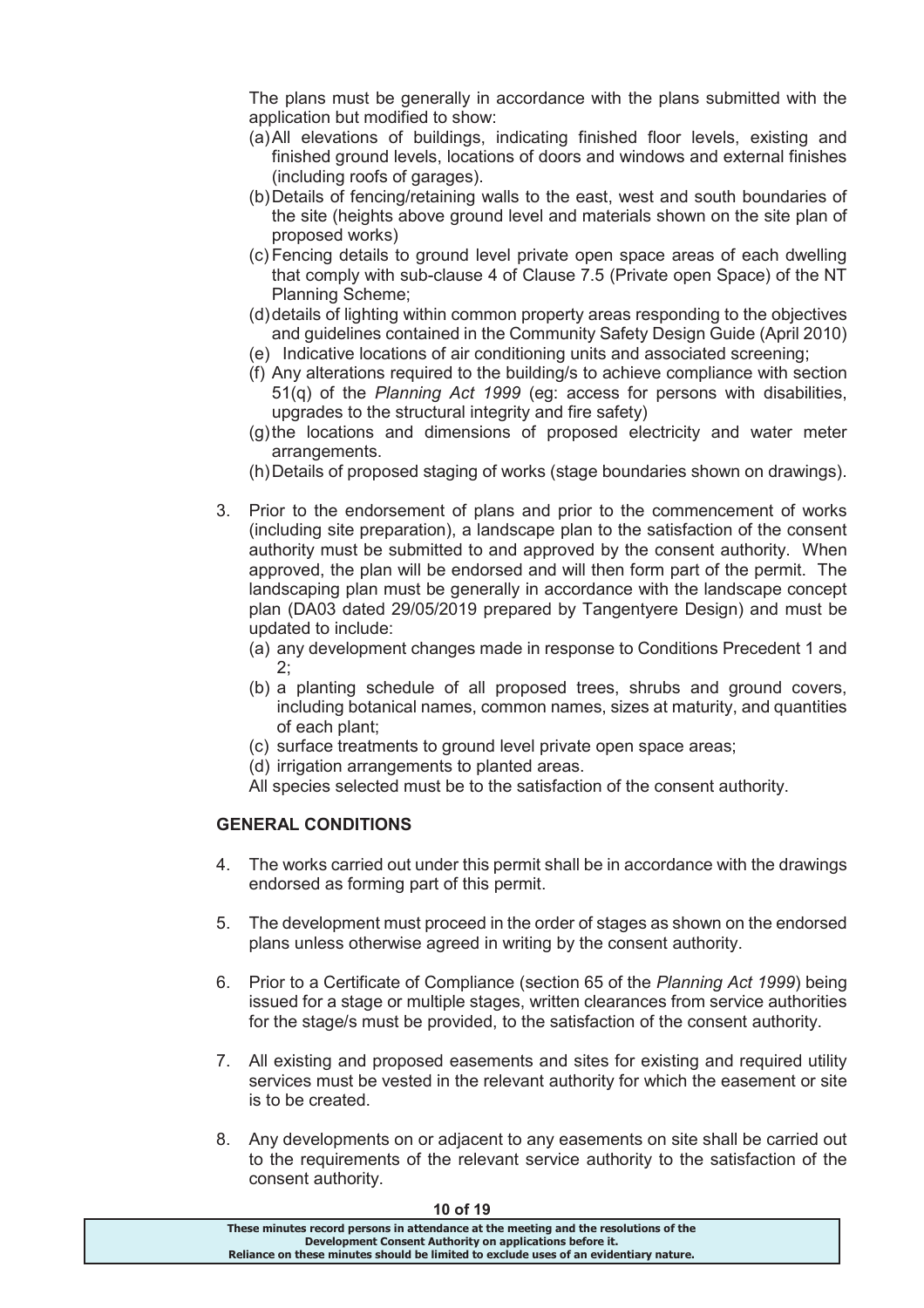- 9. The owner of the land must enter into agreements with the relevant authorities for the provision of water supply, storm water drainage, sewerage, electricity and telecommunication services to the development shown on the endorsed plans in accordance with the authorities requirements and relevant legislation at the time.
- 10. Prior to the use/occupation of the development and connection of services (i.e. power and water), the owner of the land must apply for street addressing from the Surveyor-General of the Northern Territory. This will form the legal address and will be required to be placed on the meters within the development in accordance with the allocation. A Certificate of Compliance (section 65 of the *Planning Act 1999*) will not be able to be granted until such time as addressing is obtained.
- 11. Confirmation shall be provided to Development Assessment Services (in the form of an email addressed to the Power and Water Corporation) from a suitable qualified professional-confirming that all new number labels have been correctly installed at the Customer's Metering Panel(s) and water meters (where applicable). Please provide a copy of an email addressed to both waterdevelopmentsouth@powerwater.com.au bottom and and powerconnections@powerwater.com.au
- 12. Stormwater is to be collected and contained within the site or discharged into the drainage network to the technical standards of and at no cost to Transport and Civil Services Division of the Department of Infrastructure, Planning and Logistics and/or Alice Springs Town Council (as the case may be) to the satisfaction of the consent authority.
- 13. Any alterations to existing arrangements to the kerb crossover/s and driveway/s (works within the Stephens Road road reserve) to the development approved by this permit are to meet the technical standards of the Transport and Civil Services Division of the Department of Infrastructure, Planning and Logistics, to the satisfaction of the consent authority.
- 14. No fence, hedge, tree or other obstruction exceeding a height of 0.6m is to be planted or erected so that it would obscure sight lines at the junction of the driveway and the public street. This condition is to the satisfaction of the consent authority, on advice from the Transport and Civil Services Division of the Department of Infrastructure, Planning and Logistics.
- 15. Upon completion of any works within or impacting upon the Stephens Road road reserve, the road reserve shall be rehabilitated to the standards and requirements of the Department of Infrastructure, Planning and Logistics.
- 16. Storage for waste disposal bins is to be provided to the requirements of the Alice Springs Town Council to the satisfaction of the consent authority.
- 17. The private open space areas of each ground level dwelling shall be screened on each boundary by:
	- a) the erection of a solid wall or screen fence not less than 1.8 metres high: or
	- b) fenced to a height not less than 1.8 metres high and planted with dense vegetation.

| 11 UI 13                                                                              |  |
|---------------------------------------------------------------------------------------|--|
| These minutes record persons in attendance at the meeting and the resolutions of the  |  |
| Development Consent Authority on applications before it.                              |  |
| Reliance on these minutes should be limited to exclude uses of an evidentiary nature. |  |
|                                                                                       |  |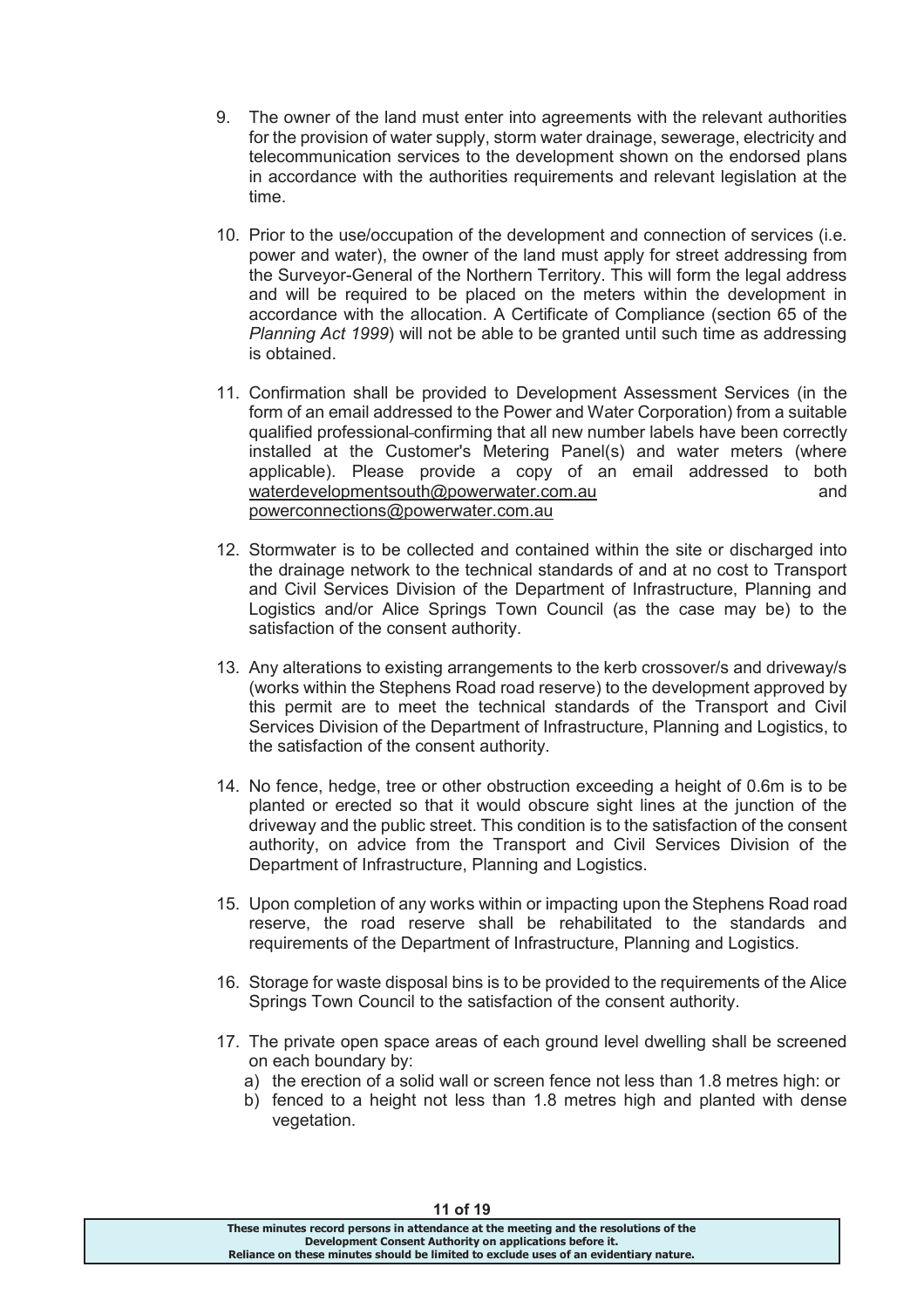- 18. Before the use/occupation of the development starts, the landscaping works shown on the endorsed plans must be carried out and completed to the satisfaction of the consent authority.
- 19. The landscaping shown on the endorsed plans must be maintained to the satisfaction of the consent authority, including that any dead, diseased or damaged plants are to be replaced.
- 20. Before the use of the development starts, the areas set-aside for the parking of vehicles and access lanes as shown on the endorsed plans must be:
	- (a) constructed;
	- (b) properly formed to such levels that they can be used in accordance with the plans;
	- (c) surfaced with an all-weather-seal coat;
	- (d) drained;
	- (e) line marked to indicate each car space and all access lanes; and
	- (f) clearly marked to show the direction of traffic along access lanes and driveways

to the satisfaction of the consent authority

Car spaces, access lanes and driveways must be kept available for these purposes at all times.

- 21. External lighting must be designed, baffled and located so as to prevent any adverse effect on adjoining land to the satisfaction of the consent authority.
- 22. All balconies are to be internally drained and discharge is to be disposed of at ground level and in a manner consistent with stormwater disposal arrangements for the site to the satisfaction of the consent authority.
- 23. All air conditioning condensers (including any condenser units required to be added or replaced in the future) are to be appropriately screened from public view, located so as to minimise thermal and acoustic impacts on neighbouring properties and condensate disposed of to ground level in a controlled manner to the satisfaction of the consent authority.
- 24. A Compliance Certificate under the *Swimming Pool Safety Act 2004* issued by the Swimming Pool Safety Authority is required for the swimming pool/s prior to the commencement of the use/development to the satisfaction of the consent authority.
- 25. Appropriate erosion and sediment control measures must be effectively implemented throughout the construction phase of the development (including clearing and early works) and all disturbed soil surfaces must be satisfactorily stabilised against erosion at completion of works, to the satisfaction of the consent authority. Information resources are available on the IECA website www.austieca.com.au and the Department of Environment and Natural Resources ESCP Standard Requirements 2019 and Land Management Factsheets available at https://nt.gov.au/environment/soil-land-vegetation. For further advice, contact the Land Development Coordination Branch: (08) 89994446.

## NOTES:

1. This development permit does not grant "building approval" for the proposed demolition of existing buildings, proposed new development works and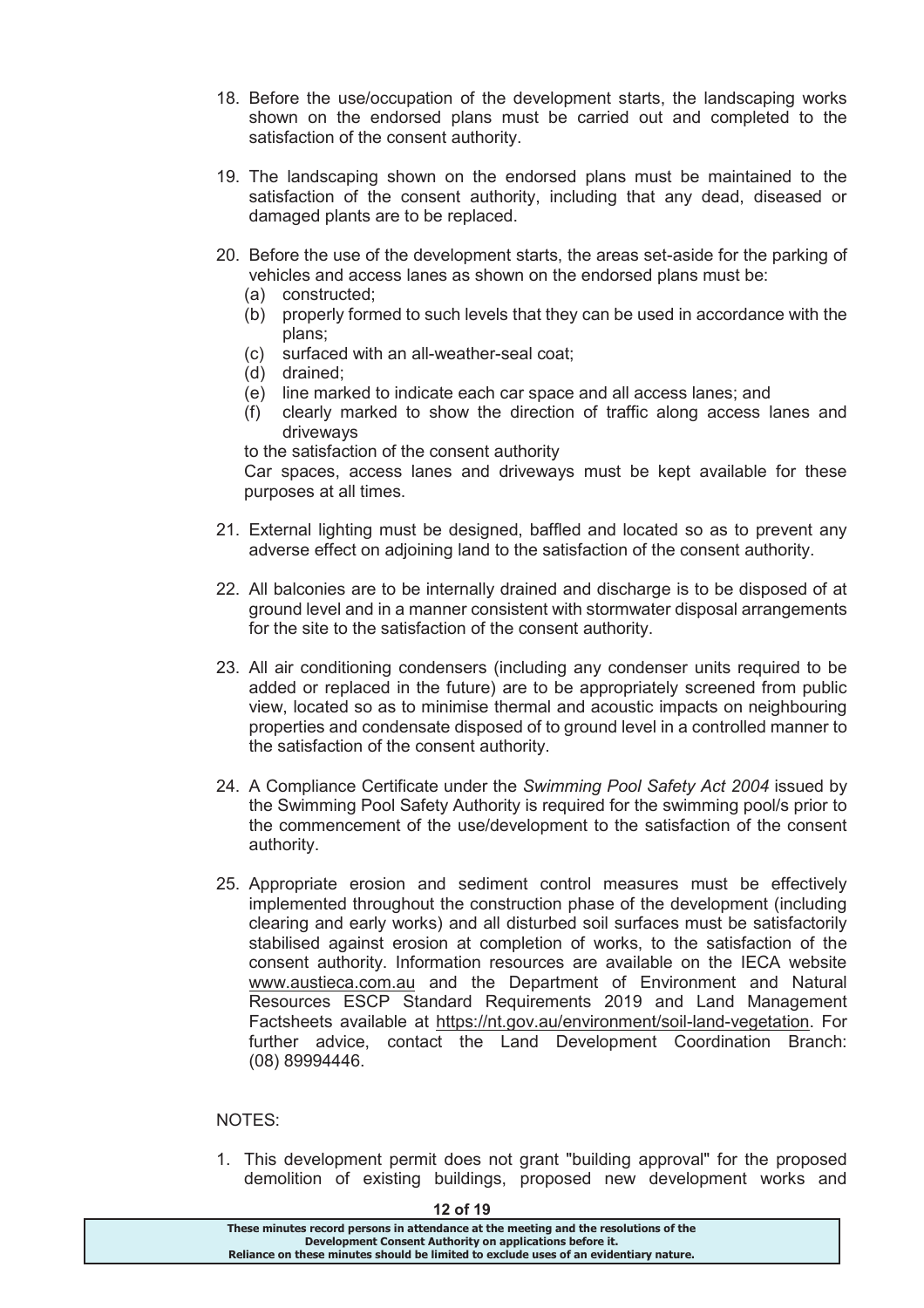associated change of use. The Building Code of Australia requires that certain structures within 900mm of a boundary meets minimum fire resistance level requirements and you are advised to contact a registered private Building Certifier to ensure that you have attained all necessary approvals before commencing demolition or construction works.

- 2. Suitability of access for persons with a disability should be verified by a registered private building certifier prior to finalising construction drawings and commencing use of a stage. If changes to the design of building access are required in order to achieve compliance with relevant accessibility requirements under the National Construction Code and the *Building Act 1993*, plans may be submitted to the consent authority for endorsement as part of the Development Permit. Plans submitted in response to this advisory note should be accompanied by written confirmation from a registered private building certifier verifying acceptability of the design in terms of building standards and requirements.
- 3. The Aboriginal Areas Protection Authority recommends that the permit holder obtain an Authority Certificate to indemnify against prosecution under the *Northern Territory Aboriginal Sacred Sites Act 1989*. For advice on how to obtain a certificate please contact the Aboriginal Areas Protection Authority.
- 4. The Department of Environment and Natural Resources advises that construction work should be conducted in accordance with the Northern Territory Environment Protection Authority's Noise Guidelines for Development Sites. The guidelines specify that on-site construction activities are restricted to between 7am and 7pm Monday to Saturday and 9am to 6pm Sunday and Public Holidays. For construction activities outside these hours refer to the guidelines for further information.
- 5. A "Permit to Work Within a Road Reserve" will be required from Transport and Civil Services Division of the Department of Infrastructure, Planning and Logistics for works within the Stephens Road road reserve(s), or similar from the Parks, Wildlife and Heritage Division of the Department of Tourism, Sport and Culture in respect to Lot 9519, before commencement of any work within or adjacent to respective lands.
- 6. The Power and Water Corporation advises that the Water and Sewer Services Development Section (waterdevelopment@powerwater.com.au) and Power Network Engineering Section (powerconnections@powerwater.com.au) should be contacted via email a minimum of 1 month prior to construction works commencing in order to determine the Corporation's servicing requirements, and the need for upgrading of on-site and/or surrounding infrastructure.
- 7. The Surveyor-General advises you should immediately make application for unit/street addresses to the Survey and Land Records unit on (08) 89955354 (surveylandrecords@nt.gov.au).
- 8. The permit holder is advised that the proposal may have assessment implications under the *Waste Management and Pollution Control Act 1998***,** more information can be found on the Northern Territory Environment Protection Authority website at: https://ntepa.nt.gov.au/waste-pollution. The applicant is encouraged to contact the NTEPA on (08) 89244218 or ntepa@nt.gov.au.
- 9. The Northern Territory Environment Protection Authority has advised that the proponent must comply with their General Environment Duty provided by section 12 of the *Waste Management and Pollution Control Act 1998.*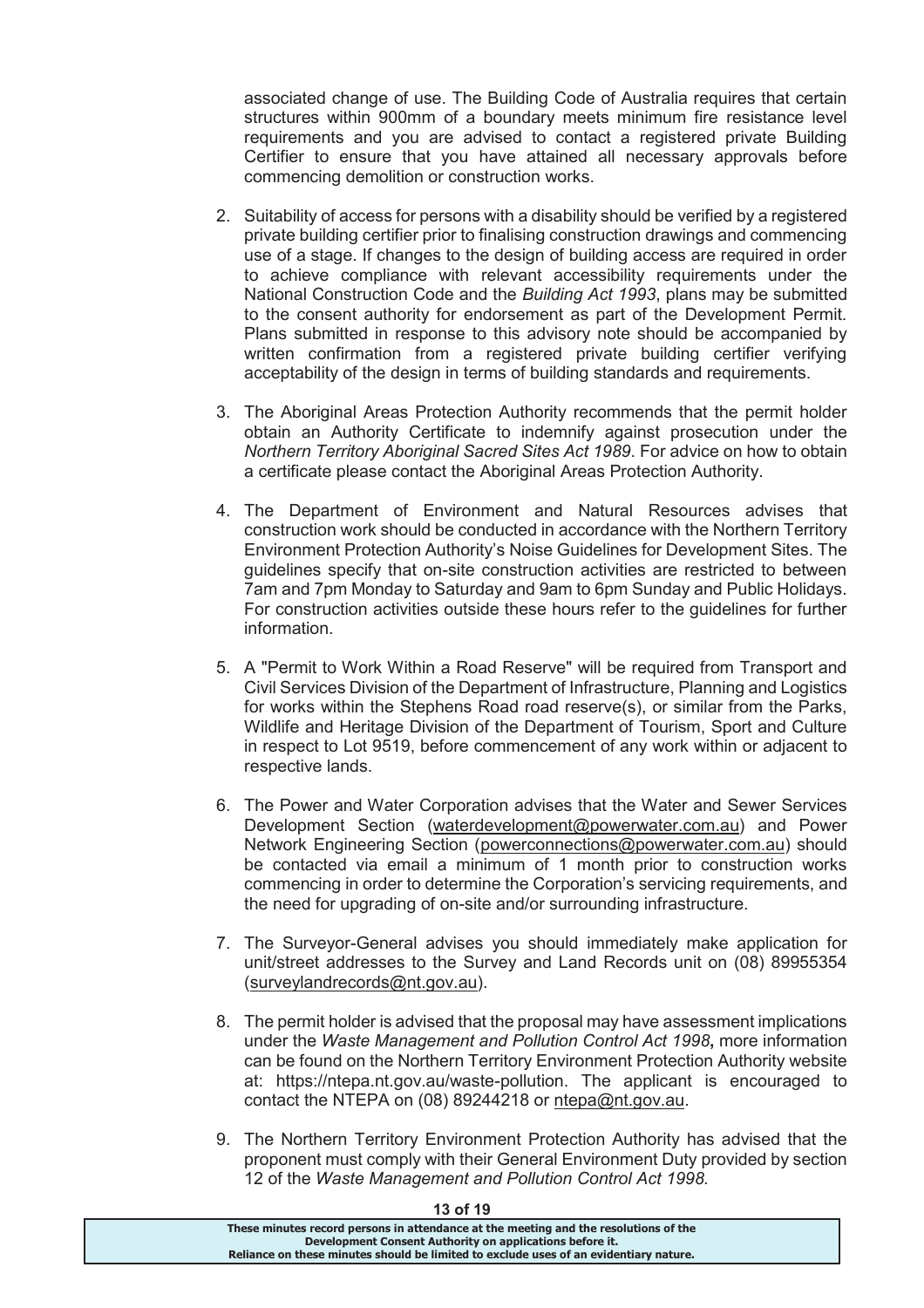- 10. There are statutory obligations under the *Weeds Management Act 2001* to take all practical measures to manage weeds on the property. For advice on weed management please contact the Department of Environment and Natural Resources.
- 11. For the purposes of best practice land management and environmental protection it is recommended that a Type 1 Erosion and Sediment Control Plan (ESCP) be developed in accordance with the Department of Environment and Natural Resources ESCP Standard Requirements 2019 available at https://nt.gov.au/environment/soil-land-vegetation. The ESCP should be prepared prior to commencement of works and implemented during the construction phase (including clearing and early works); and all disturbed soil surfaces should be satisfactorily stabilised against erosion at completion of works. For further advice, contact the Land Development Coordination Branch: (08) 8999 4446.
- 12. Any proposed works which fall within the scope of the *Construction Industry Long Service Leave and Benefits Act 2005* must be notified to NT Build by lodgement of the required Project Notification Form. Payment of any levy must be made prior to the commencement of any construction activity. NT Build should be contacted via email (info@ntbuild.com.au) or by phone on 08 89364070 to determine if the proposed works are subject to the Act.
- 13. If you choose nbn to service your development, you will need to enter into a development agreement with nbn. The first step is to register the development via http://www.nbnco.com.au/develop-or-plan-with-the-nbn/newdevelopments.html once registered nbn will be in contact to discuss the specific requirements for the development. Nbn requires you to apply at least 3 months before any civil works commence. All telecommunications infrastructure should be built to nbn guidelines found at http://www.nbnco.com.au/develop-or-planwith-the-nbn/new-developments/builders-designers.html
- 14. This permit will expire if one of the following circumstances applies:
	- (a) the development *and use is/are* not started within *two* years of the date of this permit; or

(b) the development is not completed within *four* years of the date of this permit. The consent authority may extend the periods referred to if a request is made in writing before the permit expires.

## REASONS

- 1. Pursuant to section 51(a) of the *Planning Act 1999*, in considering a development application, the Development Consent Authority must take into account any planning scheme that applies to the land to which the application relates. Subject to the receipt of amended plans and compliance with conditions of approval, the proposed use and development as presented in the application is considered to be generally consistent with the following clauses and objectives of the NT Planning Scheme:
	- (a) Planning Principles relevant to residential development set out in Clause 4.1 and Clause 4.3 of the NT Planning Scheme;
	- (b) Strategic guidance for residential development set out in the Alice Springs Regional Land Use Plan (a policy document listed in Clause 2.7 of the NT Planning Scheme); and
	- (c) Zone TC (Tourist Commercial), the primary purpose of Zone TC is to provide for uses and development servicing tourism, including commercial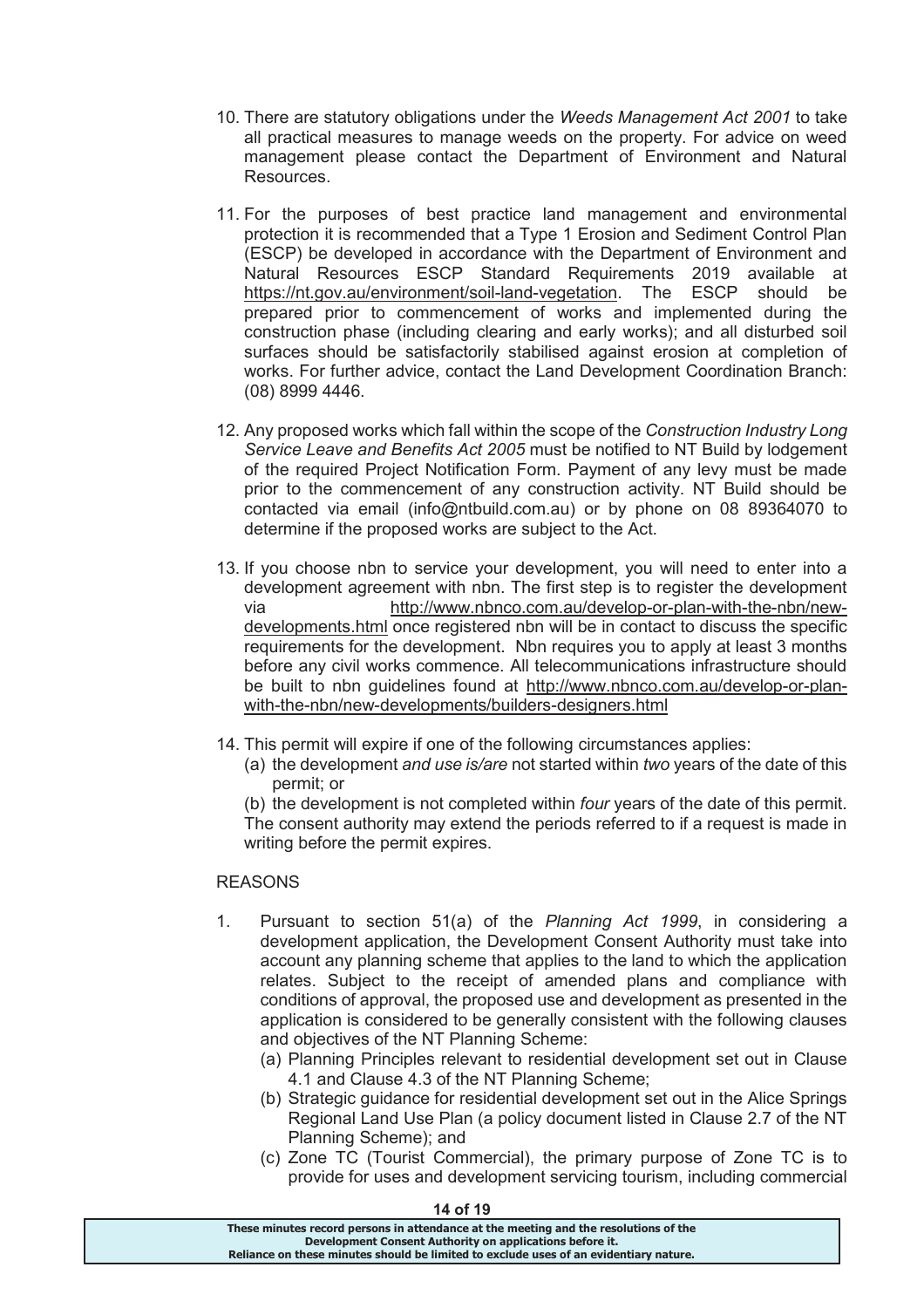and residential activities. The change of use of the site to "multiple dwellings" is compatible with other residential uses along Stephens Road. The architectural style and site layout is of a scale and character that complies with the majority of performance criteria contained in Part 4 of the Scheme and is considered compatible with other established uses and development nearby.

- 2. Vehicle access to the development will be from the Stephens Road service lane carriageway, which in part is Zoned Main Road and under the care, control and maintenance of the Transport and Civil Services Division of the Department of Infrastructure, Planning and Logistics. Clause 13.2 (Land Adjacent to Main Roads) of the NT Planning Scheme specifies that access to a use or development or proposed use or development from a main road is to be in accordance with the requirements of the agency responsible for the road. The Transport and Civil Services Division has advised (letter dated 29/05/2019) of no objections in principle and conditions of approval will ensure the proposed redevelopment works and associated change of use complies with the purpose and criteria of Clause 13.2 of the Scheme.
- 3. A variation is granted to Clause 7.3 (Building Setbacks of Residential Buildings and Ancillary Structures) of the Northern Territory Planning Scheme for the reduced building setback distances of the new garages on the eastern and western side boundaries as:
	- · The footprint of the existing motel dwelling, established car parking areas, in ground swimming pool, and established landscaping within the lot are site constraints;
	- · The location of the proposed garages on the site is stepped, and the reduced building setback distances (to side boundaries) enables convenient access between the driveway/parking area and the building containing the multiple dwellings;
	- · existing solid metal fencing to the side boundary (~2.6m high measured from Lot 8971) and landscaping both on the site and adjacent properties is expected to assist with screening the structures from adjacent dwellings and the streetscape;
	- · the boundary wall will provide visual and acoustic privacy to the occupants of the dwellings on abutting land in Shanahan Close and Heavitree Court;
	- · the proposed garage location adjoins a mix of single and multiple dwellings, and is not expected to cause any undue overlooking or building massing on account of the reduced building setback; and
	- · there will be less unused space between the boundary and garage, therefore less maintenance.

 In accordance with Clause 2.5 (Exercise of Discretion by the Consent Authority) of the NT Planning Scheme, the aforementioned design features and site conditions are considered to be sufficient special circumstances and justify the granting of a variation to Clause 7.3 of the Scheme.

- 4. Pursuant to section 51(b) of the *Planning Act 1999*, in considering a development application, the Development Consent Authority must take into account any proposed amendments to such a planning scheme:
	- (i) that have been or are on exhibition under Part 2, Division 3;

(ii) in respect of which a decision has not been made under Part 2, Division 5; and

(iii) that are relevant to the development proposed in the development application;

| 15 OI 19                                                                              |
|---------------------------------------------------------------------------------------|
| These minutes record persons in attendance at the meeting and the resolutions of the  |
| Development Consent Authority on applications before it.                              |
| Reliance on these minutes should be limited to exclude uses of an evidentiary nature. |
|                                                                                       |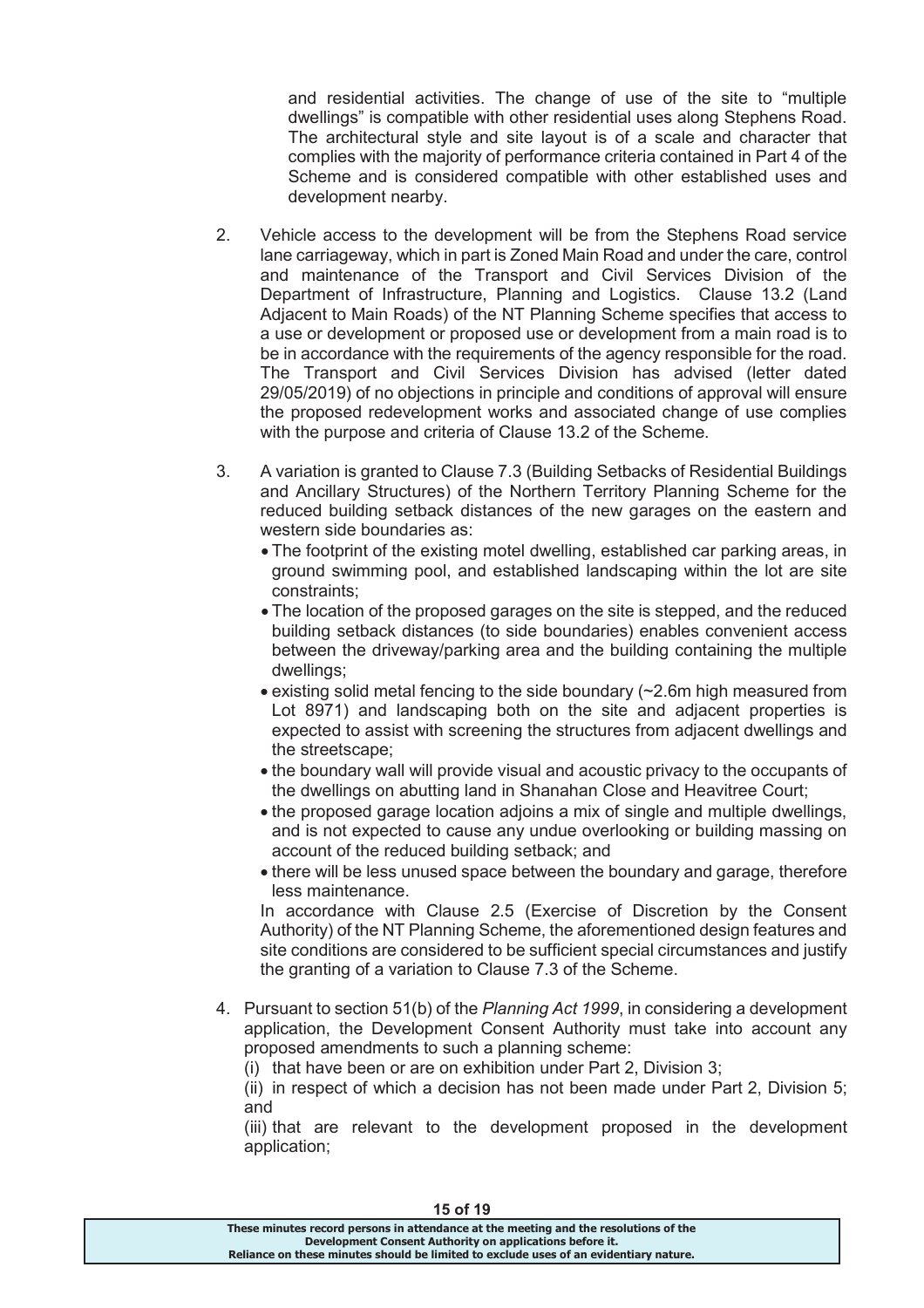Pursuant to section 27 of the *Planning Act 1999*, proposed Planning Scheme Amendment PA2017/0203 was public exhibition from 31 May 2019 to 28 June 2019. PA2017/0203 seeks to amend Clause 7.5 (Private Open Space) of the NT Planning Scheme to clarify the purpose of the clause and introduce greater design flexibility for single dwellings on small lots.

An assessment of the development application against the proposed amendments to Clause 7.5 (Private Open Space) of the NT Planning Scheme is identified that the private open space arrangements proposed within the development application will be able to comply with the minimum dimension, area, surface treatment and "open to the sky" criteria proposed within PA2017/0203. Subject to the receipt of amended drawings private open space fencing (ground level) will be able to comply with the 1.8m high and "visual screen" requirements.

5. Pursuant to section 51(j) of the *Planning Act 1999*, in considering a development application, the Development Consent Authority must take into account the capability of the land to which the proposed development relates to support the proposed development and the effect of the development on the land and on other land, the physical characteristics of which may be affected by the development. The physical characteristics of the land are considered suitable for the proposed change of use to multiple dwellings and associated site works. The site is outside of the 1% AEP Defined Flood Area. The vehicle access and car parking arrangements, site and floor layouts and other aspects of the design will fulfil the objectives of the NT Planning Scheme relevant to multiple dwelling use.

The conditions of approval are intended to ensure service authority interests and land capability matters are duly addressed, in particular:

- · Erosion and sediment control and stabilisation of earthworks associated with any excavation and filling of the land and construction works;
- · Storm water drainage and vehicle access arrangements comply with Department of Infrastructure, Planning and Logistics' technical standards; and
- · Interface with the adjacent Yeperenye / Emily and Jessie Gaps Nature Park (Lot 9519).
- 6. Pursuant to section 51(m) of the *Planning Act 1999*, in considering a development application, the Development Consent Authority must take into account the public utilities or infrastructure provided in the area in which the land is situated, the requirement for public facilities and services to be connected to the land and the requirement, if any, for those facilities, infrastructure or land to be provided by the developer for that purpose. The Power and Water Corporation has advised that areas of the site need to be set aside for connections to and infrastructure for power, water and sewer services and works are not to encroach into easements. The conditions of approval and advisory notes are intended to ensure service authority interests are duly recognised.
- 7. Pursuant to section 51(n) of the *Planning Act 1999*, in considering a development application, the Development Consent Authority must take into account the potential impact on the existing and future amenity of the area in which the land is situated. The conditions of approval and associated advisory notes are intended to ensure the existing and future amenity of the subject site and adjacent land are not adversely impacted by the proposed development. The land is zoned to accommodate the proposed development, in that the land is identified for the development of multiple dwellings (as a discretionary land use in Zone TC), and the proposal is consistent with the required dwelling density, height and private open space requirements.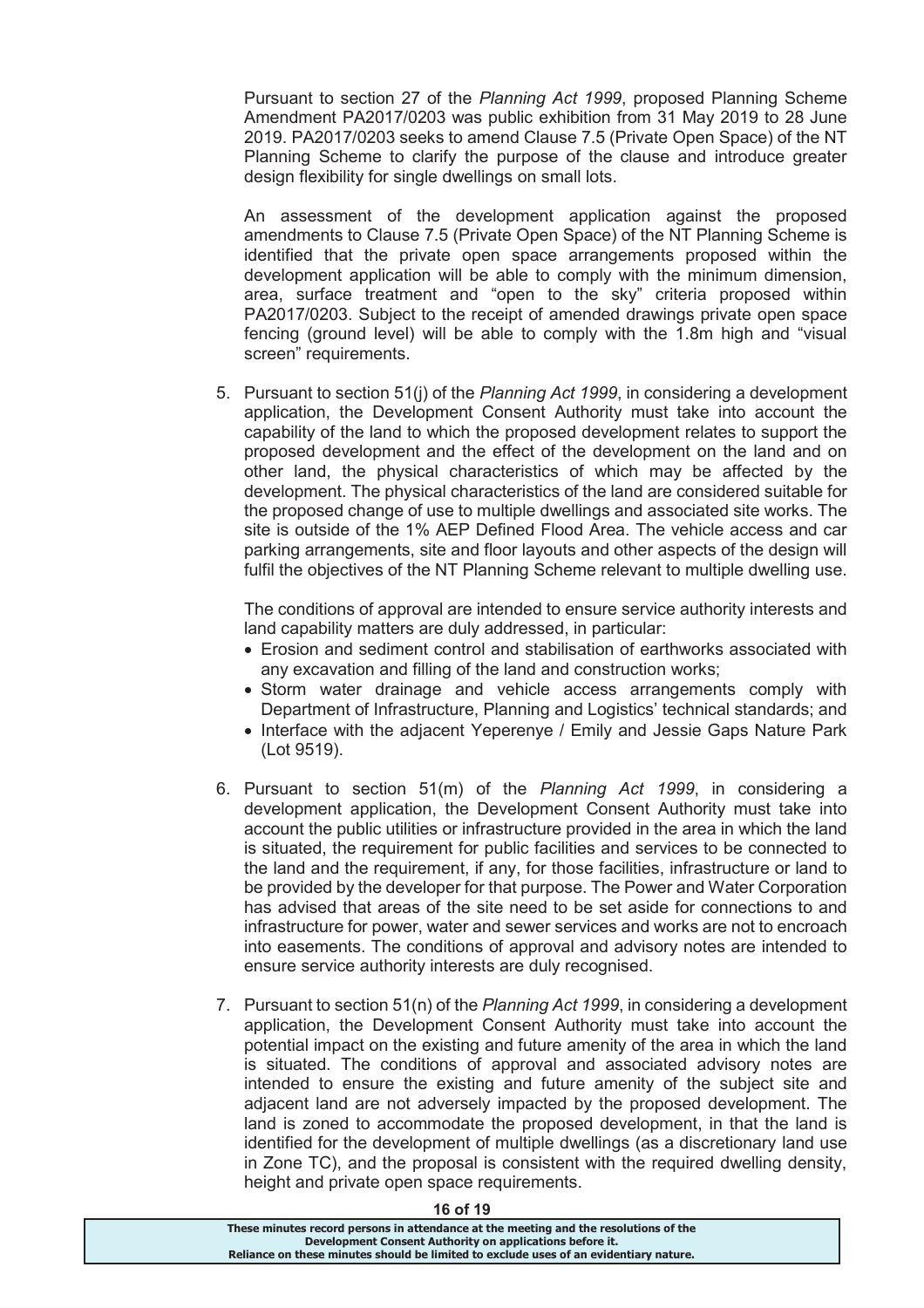- 8. Pursuant to section 51(p) of the *Planning Act 1999*, in considering a development application, the Development Consent Authority must take into account the public interest, including how the following matters have been provided for in the application:
	- *(i) community safety through crime prevention principles in design;*

The application included a self-assessment against the Community Safety Design Guide (April 2010). A condition precedent has been included requesting details of lighting in communal areas be shown on the drawings.

*(ii) water safety;* 

The exiting swimming pool on the site will be retained. A standard condition of approval will ensure the pool fencing arrangements are upgraded to comply with the *Swimming Pool Safety Act 2004.*

*(iii) access for persons with disabilities* 

The building certification process will ensure the refurbishment works associated with the change of use of the building/s are designed to comply with contemporary building standards for persons with disabilities, relevant to the National Construction Code classification for the dwellings.

- 9. Pursuant to section 51(r) of the *Planning Act 1999*, in considering a development application, the Development Consent Authority must take into account any potential impact on natural, social, cultural or heritage values, including, for example, the heritage significance of a heritage place or object under the *Heritage Act 2011*. The Department of Tourism and Culture has advised that:
	- There are no heritage issues associated with the development application;
	- · the Yeperenye / Emily and Jessie Gaps Nature Park (Lot 9519) abuts the subject site.

Furthermore, there are registered sacred sites within Lot 9519 and an advisory note is included to recommend that the developer obtain an Authority Certificate from the Aboriginal Areas Protection Authority prior to undertaking any works on the subject site.

- 10. The application was publicly exhibited in accordance with the *Planning Act 1999*  and *Planning Regulations 2000*. No public or local authority submissions were received.
- **ACTION:** DAS to prepare a Notice of Consent and Development Permit
- **RESOLVED 0070/19**  That, pursuant to section 53(a) of the *Planning Act 1999*, the Development Consent Authority consent to the application to develop Lot 8971, 46 Stephens Road, Suburb of Mount Johns, Town of Alice Springs for the purpose of a subdivision for the purpose of a Unit Titles Scheme to create 61 units and a common property area in three stages as a progressive development, subject to the following conditions:

### **CONDITION PRECEDENT**

1. Prior to the endorsement of plans and prior to commencement of works an updated statement from a registered certifier must be submitted to and endorsed by the consent authority. When approved, the statement will be endorsed and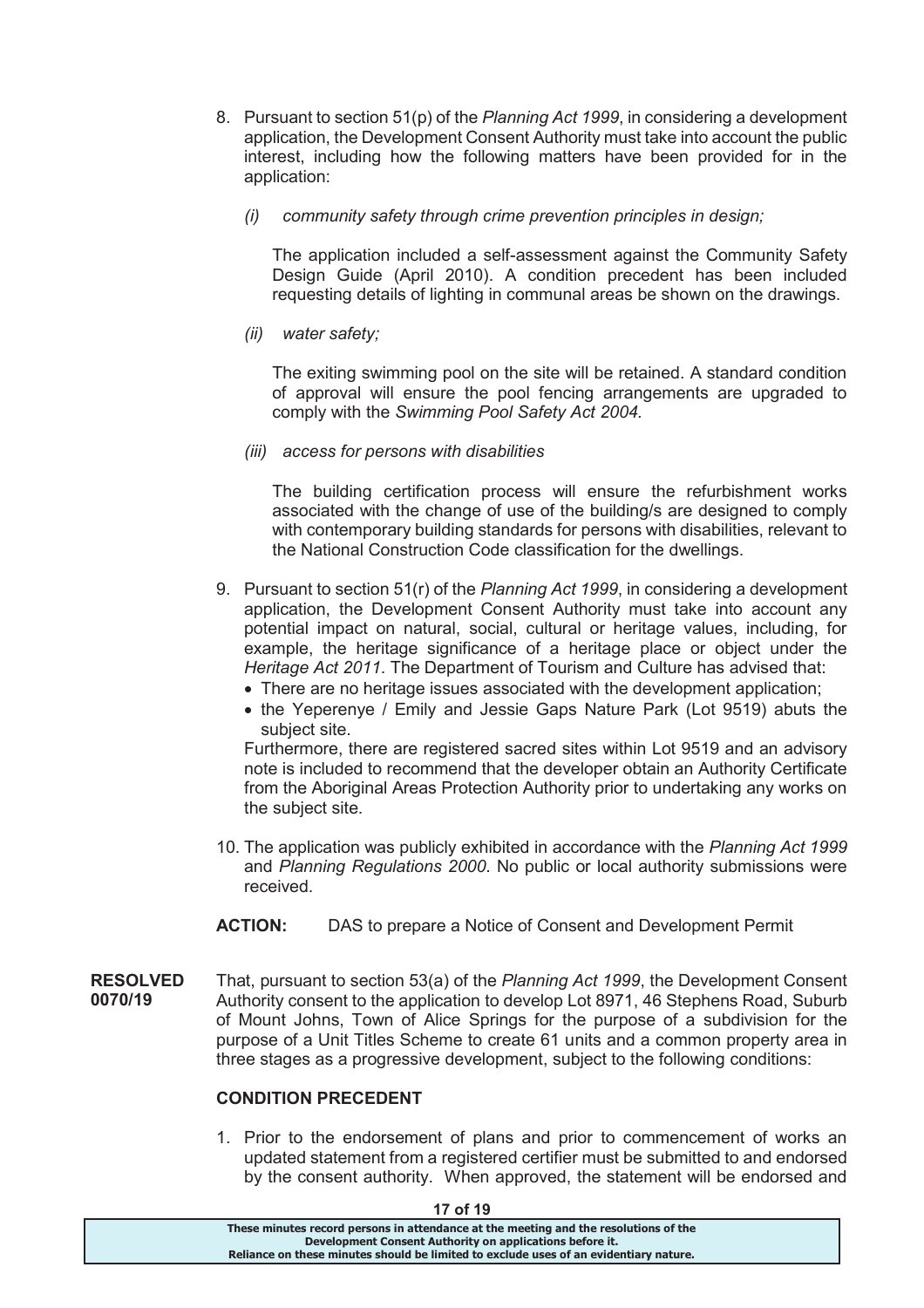will then form part of the permit. The (updated) statement from a building certifier must address the matters listed in sections 46(3)(k) & (l) of the *Planning Act 1999*  for the buildings containing the multiple dwellings and garages and the associated staging of works, such that the Authority can be satisfied that the matters listed in section 51(q) of the *Planning Act 1999* and 8C of the *Planning Regulations 2000* can and will be complied with.

# **GENERAL CONDITIONS**

- 2. The works carried out under this permit shall be in accordance with the drawings endorsed as forming part of this permit.
- 3. Prior to new titles being issued for the units in each stage of the progressive development shown on the endorsed drawings, a Scheme Statement, or subsequent Scheme Statement as applicable, meeting the requirements of the *Unit Title Schemes Act 2009* (as confirmed by the Land Titles Office) shall be submitted for endorsement by the consent authority.
- 4. "Part V" (section of the 62 *Planning Act 1999*) clearance for subdivision into units in each stage of the progressive development under the *Unit Titles Scheme Act* will not be granted until the relevant Certificate of Compliance (in full) has been issued for each such stage of the development as shown on Development Permit DP19/0 .
- 5. Prior to new titles being issued for each stage of the units shown on the endorsed drawings, confirmation shall be provided to Development Assessment Services (in the form of an email addressed to the Power and Water Corporation) from a suitable qualified professional confirming that all new number labels have been correctly installed at the Customer's Metering Panel(s) and water meters (where applicable). Please provide a copy of an email addressed to both waterdevelopment@powerwater.com.au and powerconnections@powerwater.com.au.
- 6. Prior to new titles being issued for each stage of the units shown on the endorsed drawings, confirmation shall be provided to Development Assessment Services (in the form of an email addressed to the Power and Water Corporation) demonstrating that the Power and Water Corporation has been provided with a copy of the survey plan with the new lot numbers. This is for the purpose of ensuring the relevant Power and Water Information and Billing System is updated. Please provide a copy of an email addressed to both waterdevelopment@powerwater.com.au and powerconnections@powerwater.com.au
- 7. Prior to new titles being issued for each stage of the units shown on the endorsed drawings, it shall be confirmed by the consent authority that all areas shown on the plans endorsed by the consent authority through Development Permit DP\_/\_\_\_ as service authority easements, communal open space, shared driveways, or areas set aside for the communal storage and collection of garbage or other solid waste, or other shared amenities are shown of the survey plan as Common Property

## NOTES:

1. As part of any subdivision, the parcel numbers for addressing should comply with the Australian Standard (AS/NZS 4819:2011). For more information contact Survey and Land Records surveylandrecords@nt.gov.au 08 8995 5354. The